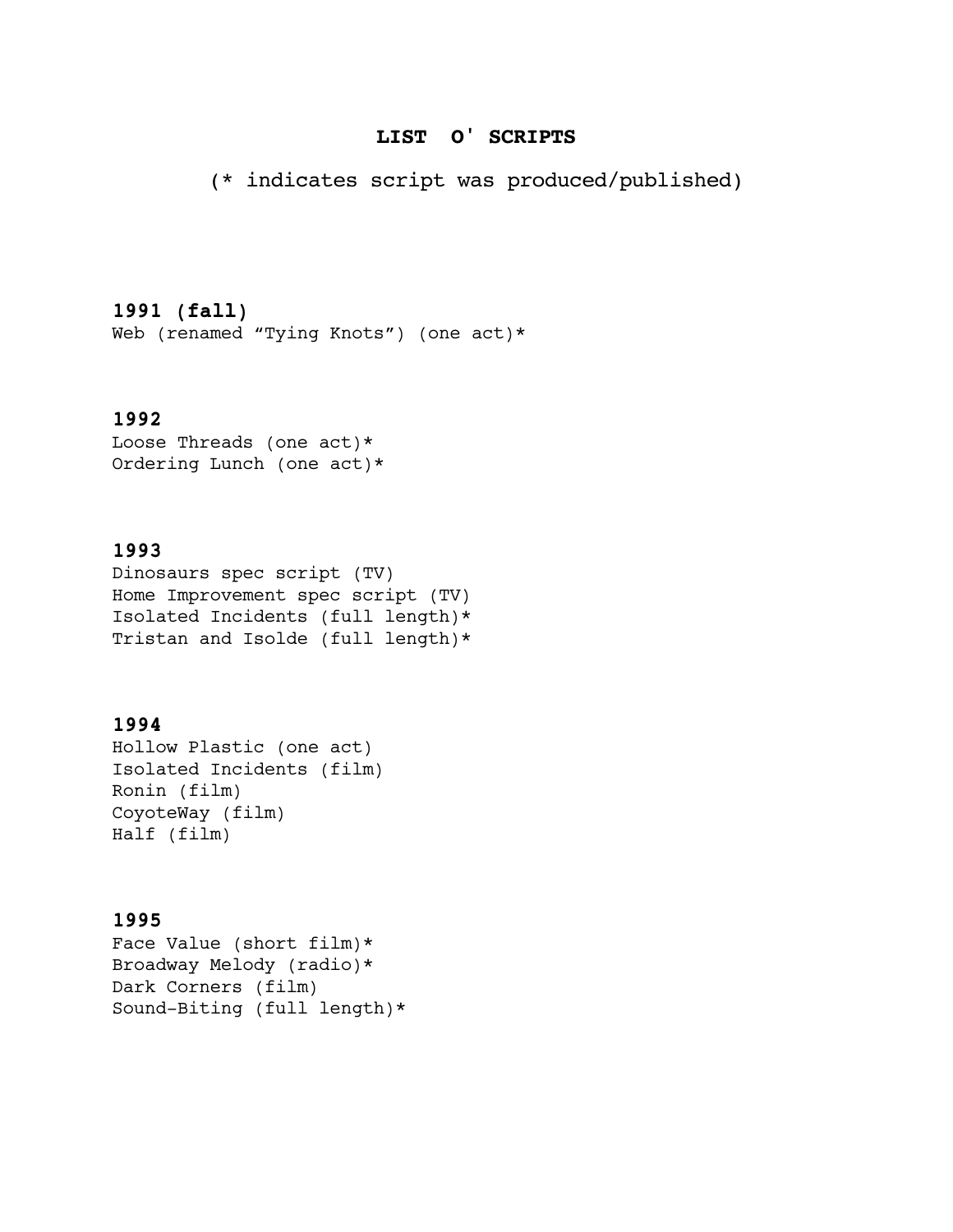In A Grove (children's play)\* Savage (film) Nightfall with Edgar Allan Poe (children's play)\* The Kampoki Shuffle (film) Broadway Melody (2 Cain Park Scripts) (radio)\* truth/Ain't I A Woman (full-length)\* The Emperor's New Clothes (children's musical)\* *3 film treatments (Tokyo Delivers, Firewall, NEO 287)*

#### **1997**

```
Virtual Devotion (full-length)*
Footsies (one act)*
Broadway Melody (Phantom) (radio)*
The Red Shoes (Children's musical)*
Broadway Melody (2 Cain Park scripts) (radio)*
Myth Adventures (Children's full length)*
Broadway Melody ("King and I") (radio)*
Face of the Enemy (film)
Prospectus For The Coble/Laursen Family of Funds (X-mas essay)*
   MAJOR REWRITES: Ain't I A Woman, Red Shoes, Half
   6 film treatments: (Savage, Blackjack, Duplicate, 
   The House I Live In, Replicon, Lass)
```
#### **1998**

```
Lass (film)
Emperor's New Clothes (Animated film)
Under the Flesh: The Final Descent of Edgar Allan Poe (full-
   length)*
Broadway Melody (2 Cain Park scripts) (radio)*
Servant of Two Masters (Children's one act)*
Broadway Melody: Jolsen at the Allen (radio)*
Bridge (film)
Scene 14 (X-mas essay)*
   MAJOR REWRITES: Blood Rising, Half, Face of the Enemy, 
   Isolated Incidents
   4 film treatments (Bridge, Dark Corners Series, 
   The Bone Orchard, Kampoki Shuffle, Big Hoss)
```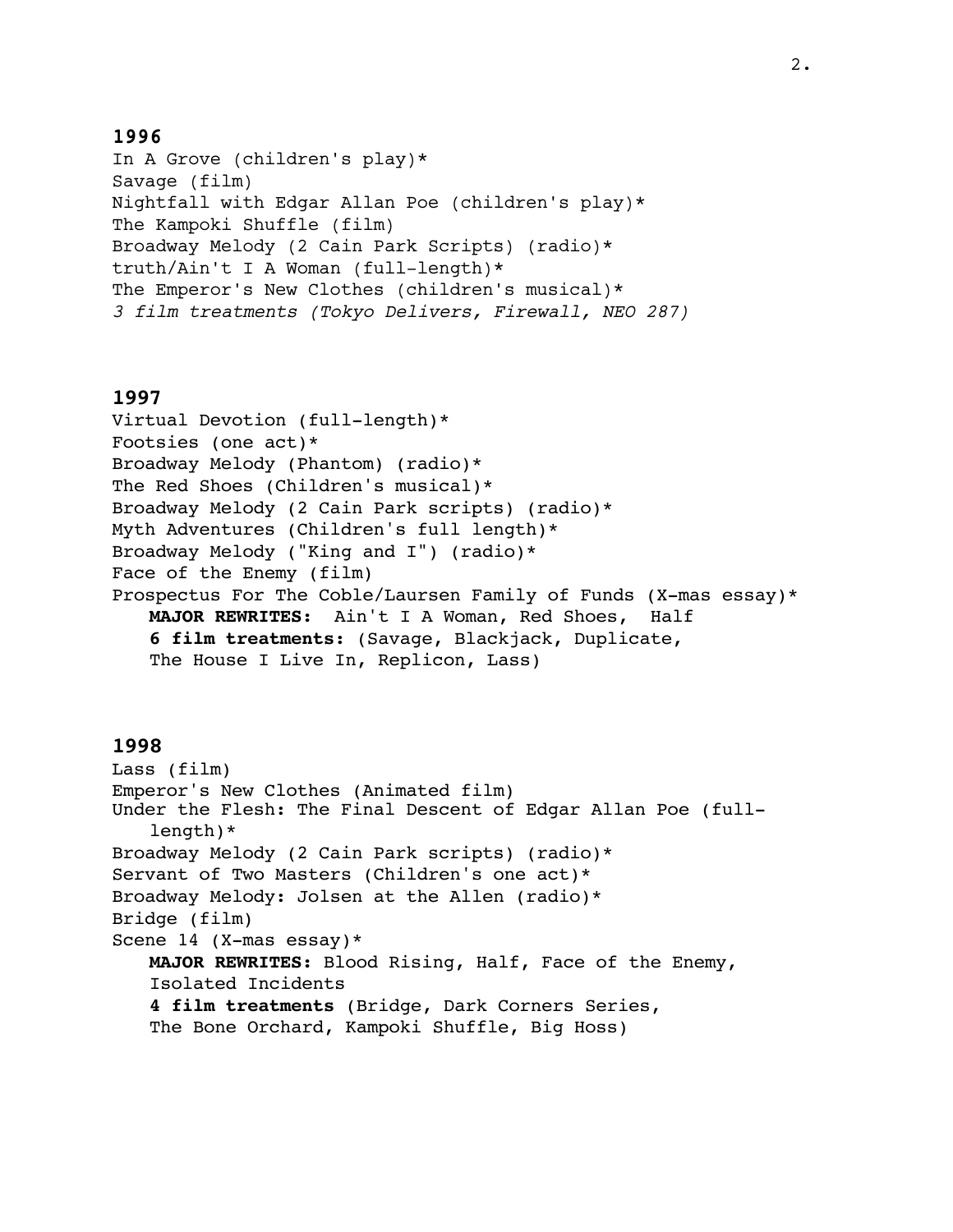Counterparts (one act)\* Gold In The Bones (Children's Full Length)\* Footlight Parade: Two Cain Park Scripts (radio)\* Pinocchio 3.5 (Children's One Act)\* Dr. Blitz (Screenplay) Footlight Parade: Halloween Special (radio)\* The Way You Look Tonight (One Act)\* Y2K Hard Copy (X-mas essay)\* **MAJOR REWRITES:** Virtual Devotion, Isolated Incidents, Under the Flesh: The Final Descent of Edgar Allan Poe **1 film treatment** (GV: Guerrilla Video) **2 play treatments** (Wild Swans, Lake of Panthers)

### **2000**

Water Music (Screenplay) Lake of Panthers (Children's One Act)\* Ensemble Theatre Radio Show on WCLV (radio)\* Summer of Painted Horses (Screenplay) Footlight Parade (Two Cain Park Scripts) (radio)\* Drinking the World (Screenplay) Tales of the Southern Frontier (Children's One Act)\* Straight On 'Til Morning (One Act)\* Coble-Laursen Report Card (X-mas essay)\* **MAJOR REWRITES:** Isolated Incidents **6 TREATMENTS** (Daddy Bootcamp, Pinocchio 3.5, Tristan and Isolde, Savage, Hyperion, Brother Can You Spare a Dime)

### **2001**

Ensemble Theatre Prometheus Play (Radio)\* Bright Ideas (Play)\* Strange Intelligence (One Act)\* Pecos Bill and the Ghost Stampede (Children's One Act)\* Paradise Delayed & Baggage Unattended (10 minute plays)\* Dolores Conquers the Moon (Screenplay) 9/11 and Other Dates (X-mas essay)\* **MAJOR REWRITES:** Isolated Incidents, Water Music **2 film treatments** (The Holidays, Promises, Promises)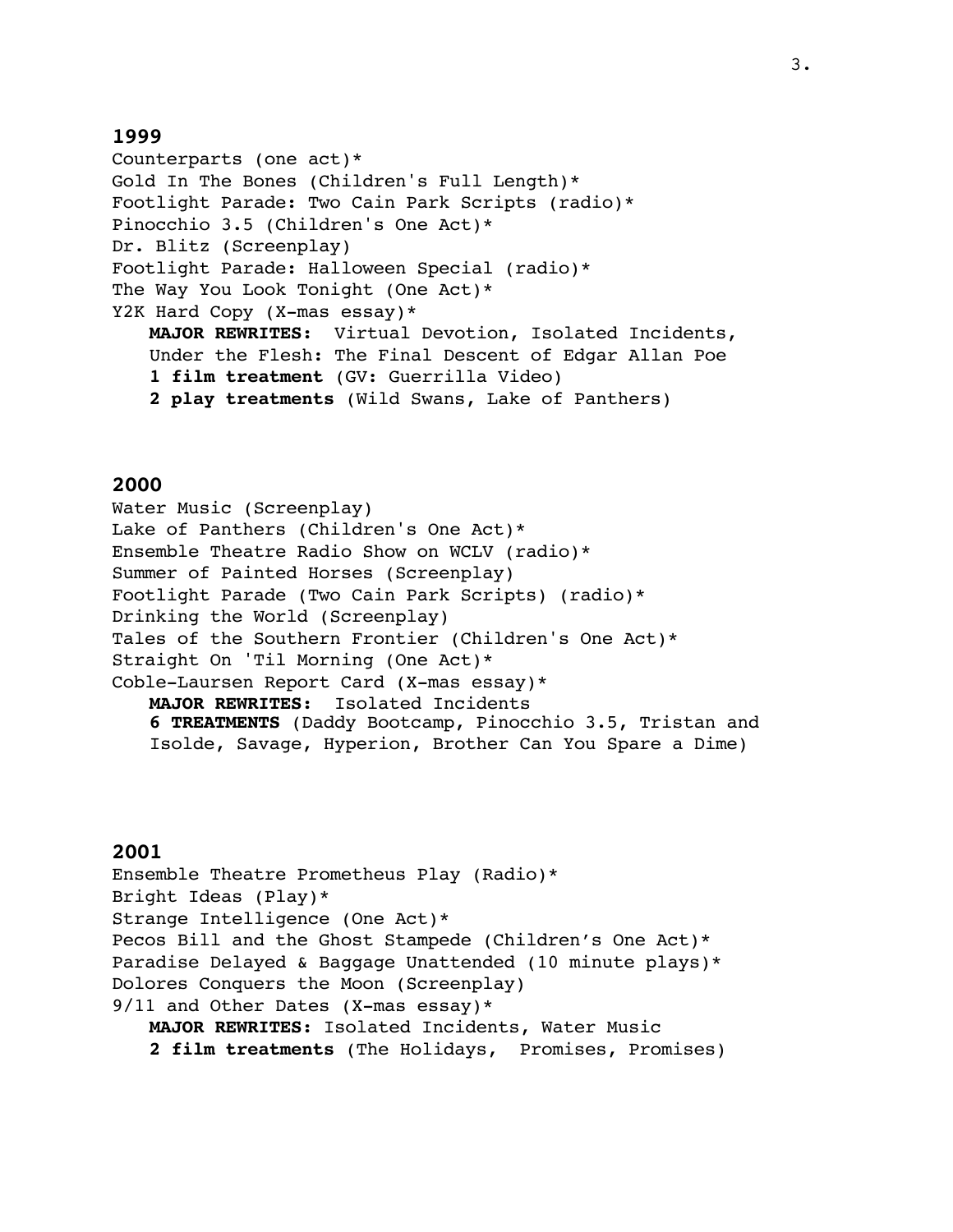Sacagawea (Play)\* Ensemble Theatre: Death of a Jazzman (Radio)\* Tristan and Isolde (Screenplay) Pecos Bill and the Ghost Stampede (Screenplay) From Here (Play)\*  $T.L.D.Y.$  (Play)\* Cinderella Confidential (Children's One Act)\* Bright Ideas (Screenplay) The Holidays (Screenplay) The Anvil Review (Radio)\* Local Family Overexposed In Media (X-mas essay)\* **MAJOR REWRITES:** Dolores Conquers the Moon, Tristan and Isolde film, Sacagawea, T.I.D.Y.

### **2003**

Ensemble Theatre: Artnet (Radio)\* Footlight Parade 20th Anniversary (Radio)\* President Parker (Comic Strip) Tapioca Miracle (Musical)\* Thor: Northern Realm (Comic Book) Remote (10 minute play)\* Coble/Laursen Offer Unexpected, Occasionally Inspired "2003" (X-mas essay)\* **MAJOR REWRITES:** From Here, The Holidays, Bright Ideas **1 play treatment** (Tapioca), 8 Comic Treatments (Daredevil, Thor, Mojoworld)

## **2004**

Vote? (Children's One Act)\* Tales Fairly Grimm (Children's Full Length) Crooked (S)mile: The Mouth of the Cuyahoga (Performance piece) Footlight Parade 2004 (Radio)\* Ensemble Theatre: Pepperonis (Radio)\* Dancing with the Heart of Heaven (Children's One Act)\* Cancer: The Musical/Unbeatable (Full Length)\* One Week To Live/The Dead Guy (Full Length)\* The Machine Stops (One-Act)\* Ties That Bind, Comfort Blues, Watch The Lips (10 minute plays)\* Coble/Laursen Travel Agency (X-mas essay)\* **MAJOR REWRITES:** Holidays, Emperor's New Clothes, Dolores Conquers the Moon, From Here (Cleveland Hts.), Tapioca Miracle **1 play treatment** (Hair Trigger)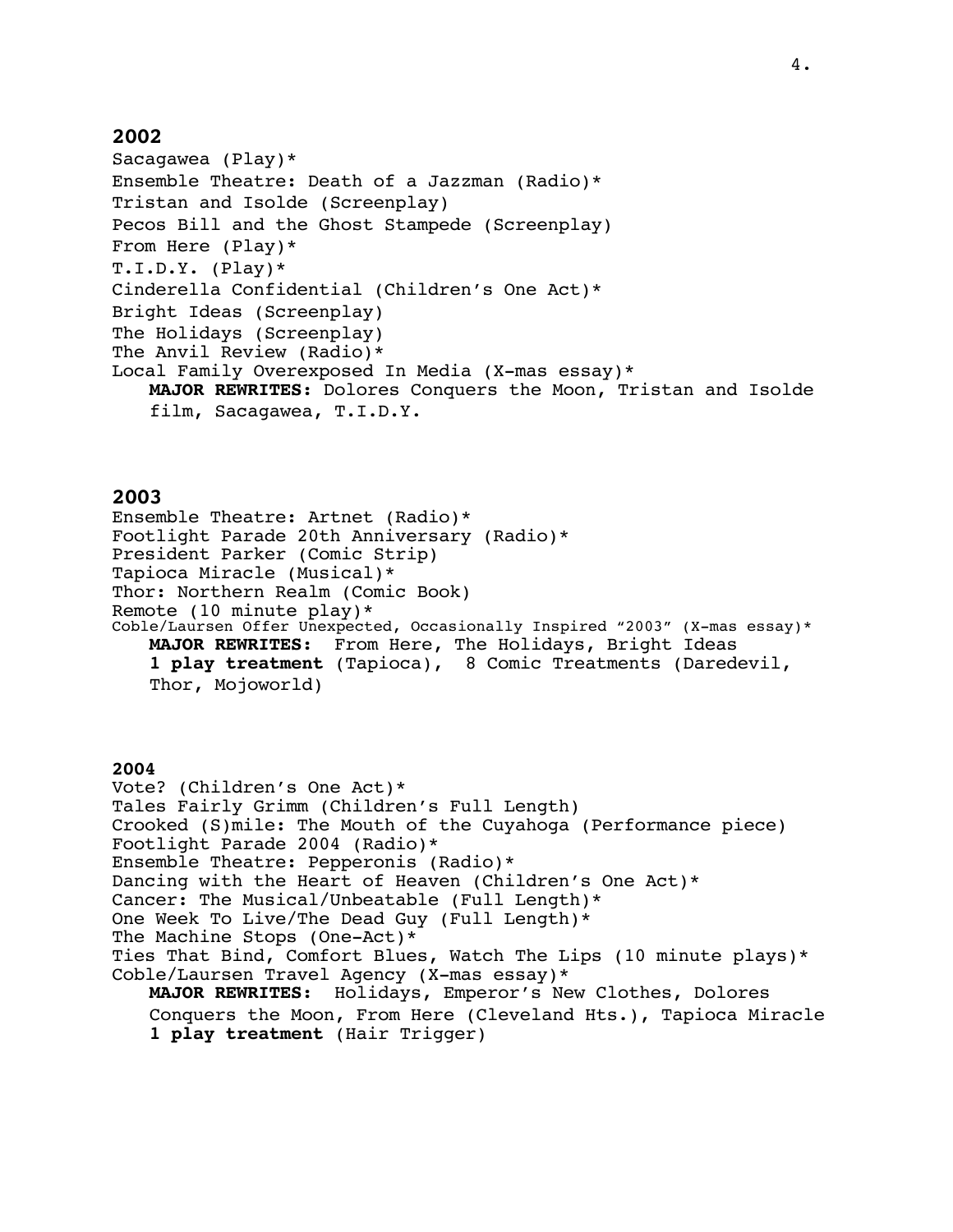Ten Minutes from Cleveland (Full-Length)\* Quick Trip/7 Ages (Ten Minute Play)\* Ray Thomas Ford car commercials\* The Dead Guy (screenplay) The Giver (Children's One Act)\* Footlight Parade 2005 (Radio)\* Natural Selection (Full-Length)\* Replacing Dr. Yankey (10 minute play)\* Waiting for the Matinee (10 Minute play)\* For Better (Full-Length)\* How To Meet New Friends (X-mas essay)\* **MAJOR REWRITES:** Dolores Conquers the Moon, Ensemble Radio Show 2005, The Dead Guy, The Journey, The Holidays **4 treatments:** Break On Through/Doors Musical; Candles in the Dark, Zone 23 film, Sabrina film)

#### **2006**

Luis (Dance)\* Ensemble Theatre: Newman's Own Wonderful Life (Radio)\* Haunted (Ten Minute Play)\* Let Freedom Ring! (Musical)\* Claire's Pregnant (Short Story) 2006 Coble/Laursen Deluxe Extended Director's Cut Collector's Edition DVD! With Exclusive Bonus Features! (X-mas essay)\* **MAJOR REWRITES:** Natural Selection, The Journey/Unbeatable, For Better, Tapioca Miracle

#### **2007**

```
The Dark Room (Short Story)
Night-Night, Nica (Short story)
Unbeatable book (Ghost writer)*
Ocean Depths (Dance)*
Machine Stops (radio script)*
Ask Gilby -- Flowers (Television)*
Ask Gilby -- Water (Television)*
Ask Gilby -- Fish (Television)*
Ask Gilby -- Tools (Television)*
Ask Gilby -- Clean Up (Television)*
Ask Gilby -- Ears (Television)*
The Watering Hole (Short Story)
Peaches (Short Story)
The Tree, part I&II (Short Stories)
Zap! (Children's One Act)*
Terror in the Tower -- Akron Public Schools Comic*
Coble/Laursen Family Runs On Platform of Change in 2007 (X-mas essay)*
   MAJOR REWRITES: Unbeatable, For Better
   TREATMENTS: Legend of Howard, Girl's Guide to Coffee, Dolores 
   Book proposal
```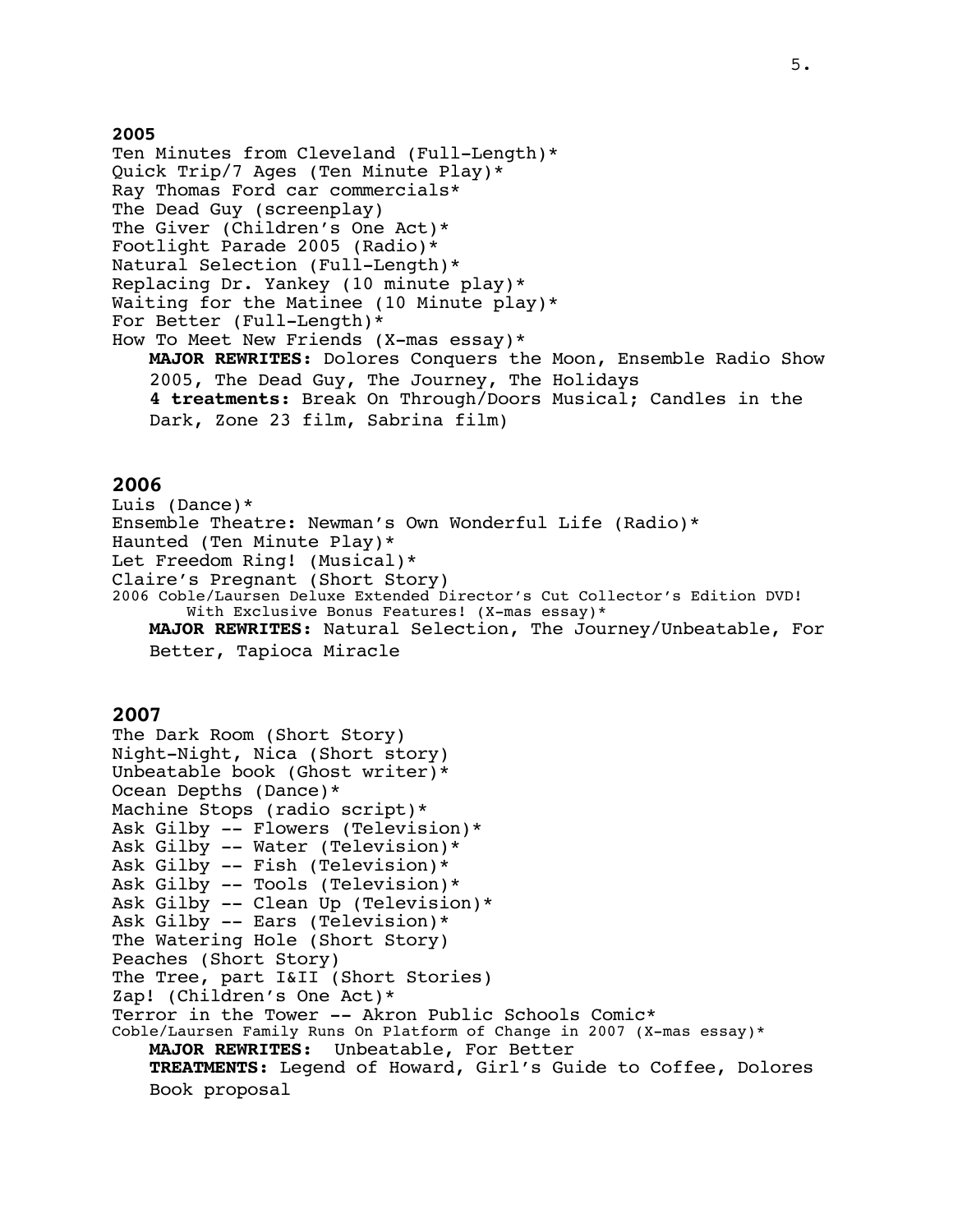The Cleveland Plays, Part I: Migration (Full-length)\* Southern Rapture (Full length)\* Footlight Parade 2008 (radio)\* H.R. (One act)\* 2008 Explanation of Insurance Benefits Payments (Pay This Amount) (X-mas essay)\* **MAJOR REWRITES:** Tapioca Miracle, Unbeatable, Bright Ideas Screenplay **TREATMENTS:** Kent State Musical, The Holidays

#### **2009**

A Girl's Guide To Coffee (Full-Length)\* Jubilee 2009 (ten-minute play)\* A Girl's Guide to Coffee (Screenplay) Ten More Minutes From Cleveland (Full-Length)\* Huck Finn (Children's One Act)\* This is Where She Figures It Out (Short Story for The Lit)\* The Velocity of Autumn (Full-Length)\* 2009 Day Planner (X-mas essay)\* **MAJOR REWRITES:** Dark Corners, Tapioca Miracle, Unbeatable **TREATMENTS:** Bridge

#### **2010**

Jones (Screenplay) Ask Gilby -- Shapes (Television) Ask Gilby -- Colors (Television) Panto Pinocchio (Full Length)\* Exquisite Corpse (piece of one act, Playwrights Unit)\* My Barking Dog (Full Length)\* Side Effects May Include... (Full Length)\* The White Coat (ten minute play)\* Christmas In Oz (Full Length) The Body (ten minute play)\* The Coble/Laursen Household Presents The 2010 Family Concert: "Oh, This is What Overscheduled Means" (X-mas essay)\* **MAJOR REWRITES:** Tapioca Miracle, Jones **TREATMENTS:** Bull Run, Christmas in Oz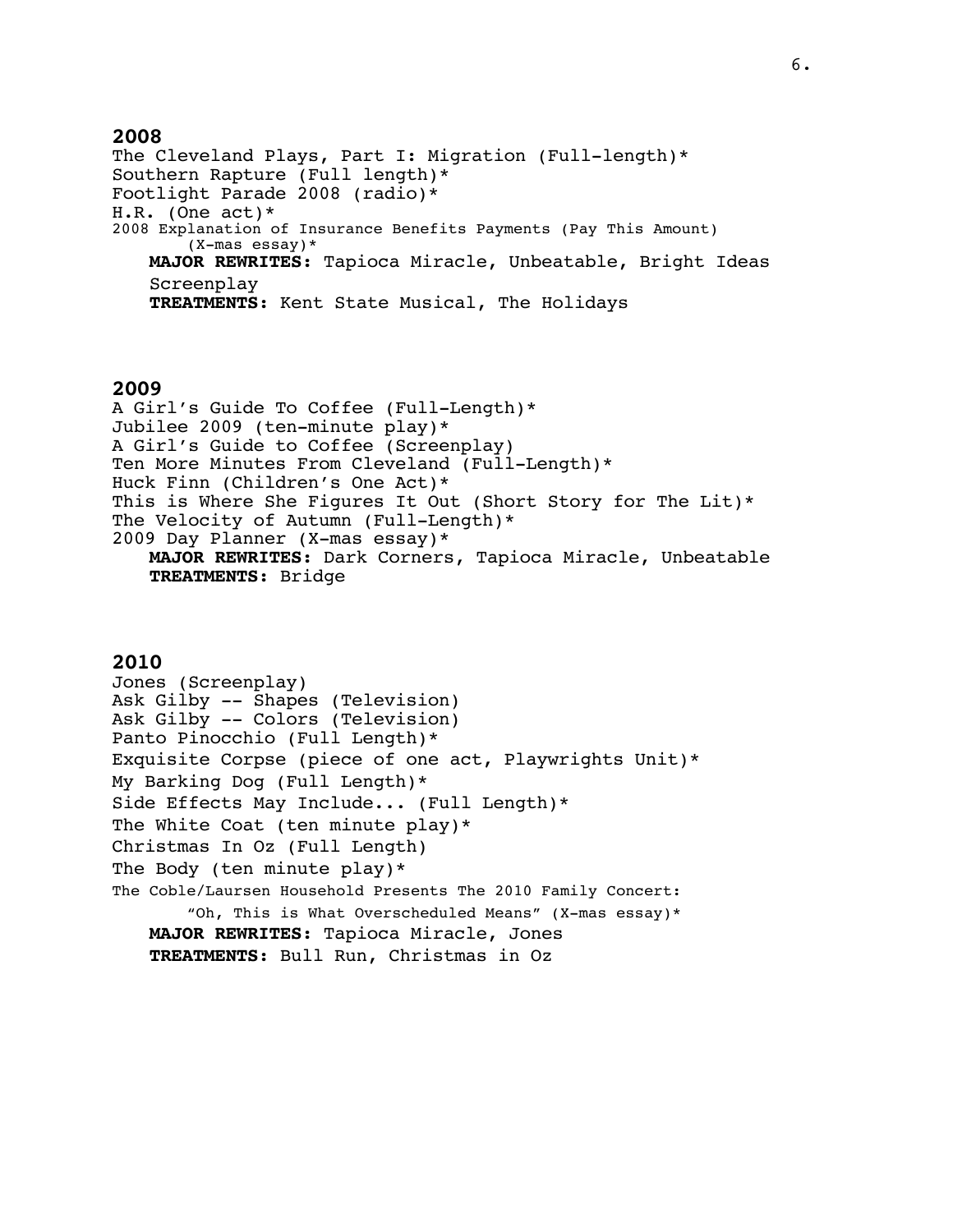Downhill (ten minute play)\* Symphonie Erotique (poems)\* The Other (ten minute play)\* The Moment (ten minute play)\* Looking Beyond (ten minute play)\* The Storm In the Barn (Children's One Act)\* Jordan Vs. The Rope (Children's story)\* Graphic Depictions/Stranded On Earth (Full length)\* The Human Touch (ten minute play)\* The Human Burden (ten minute play)\* Make Your Getaway Plans Today! (2011 Edition) (X-mas essay)\* **MAJOR REWRITES:** Tapioca Miracle, Baxter Brown is Coming to Town, Girl's Guide to Coffee, Southern Rapture **TREATMENTS:** UFOHaul, A Carol for Cleveland

# **2012**

The Death of Ivan Samsa (ten minute play)\* Gathering Blue (Children's One act)\* Alma Matter (OU Madness 4-minute monologue)\* The Human Reveal (ten minute play)\* A Carol For Cleveland (full-length)\* Men are From Mars/Women are From Venus (full-length)\* The Names That I am Known By (ten-minute play)\* College Application 2012 (X-mas essay)\* **MAJOR REWRITES:** Velocity of Autumn/Gift of Fire, Tapioca Miracle, Southern Rapture

# **2013**

Vulnerable (ten minute play)\* Peace Signs (one-act)\* Fairfield (full-length)\* The Girl Who Swallowed a Cactus (5 minute monologue)\* Side Effects May Include (screenplay) Shelter In Place (full-length) The Reason Why (8 minute monologue)\* A Healthy Family Disintegrates In An Orderly Fashion (X-mas essay)\* **MAJOR REWRITES:** Isolated Incidents (film), Velocity of Autumn, Fairfield, Mars/Venus, Southern Rapture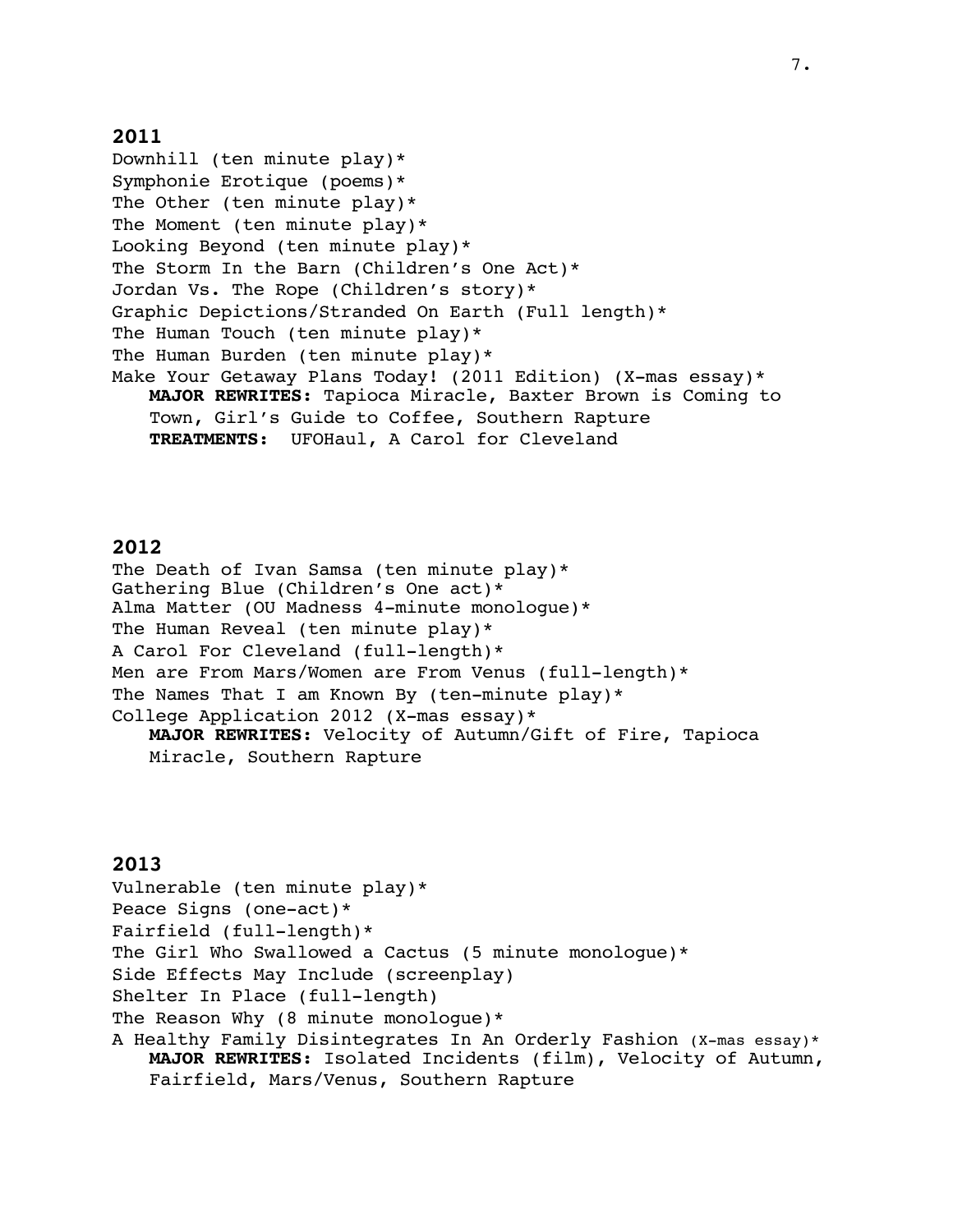The Baker Street Irregulars (children's full length)\* College Application Step  $#26$ : Personal Essay (X-mas essay)\* **TREATMENTS:** MTV The Musical (2 treatments); The Hustle (2 treatments); First Stage Milwaukee/Kennedy Center play; Singularity comic pitches; Night of the Living Dead comic pitches/treatments/pages; Mozart: The Rock Opera **MAJOR REWRITES:** Southern Rapture; Southern Rapture; Southern Rapture

#### **2015**

In Vivo (Full length)\* Dyngus Day (10 minute play)\* The Hustle (Full-length musical) Dispatches from the End of the Road (poems) Challenge of the Temple (One act)\* Flour and Brimstone (10 minute play)\* Margin Of Error (Full-length)\* CPH RAW (5 minute play)\* Just Do It (1 minute play)\* Entropy/Hope + Chao5 (Full-length) The Velocity of Autumn (Screenplay) 2015 Exit Interview Questionnaire (X-mas essay)\* **TREATMENTS:** Wild and Grimm; Feed **MAJOR REWRITES:** Shelter in Place; Challenge of the Temple; Challenge of the Temple; Shelter in Place; Trial of the Temple; Shelter in Place; Margin of Error; Entropy/(R)evolution

#### **2016**

TXT U L8R (Full-Length)\* Feed (Full-Length)\* Birthday Boy (10 minute play) 10 Tips to Excellent Parenting: Bright Ideas (Pilot) (30 min TV) In Vivo (Pilot) (1 hour TV) Hope + Chao5 Preview Video (10 minute film) 'Twas The Night Before Christmas (In Cleveland) (monologue)\* Snap & ..And The Winner Is (two monologues) Marry, Fuck, Kill (10 minute play)\* A Christmas Story (Adapted By Quentin Tarantino) (10 minute play) Blood Diamond (Indians in the 9th) (Plain Dealer story)\* The Family Claxon (Full-Length) ..one more time (10 minute play) **TREATMENTS:** Maggie and Curtis: A Mis-Remembered Love Story; The Family Claxon; 10 Tips to Excellent Parenting; In Vivo (TV) **MAJOR REWRITES:** Margin of Error; (r)Evolution; Feed; Feed; TXT U L8R; Hope + Chao5; Hope + Chao5;